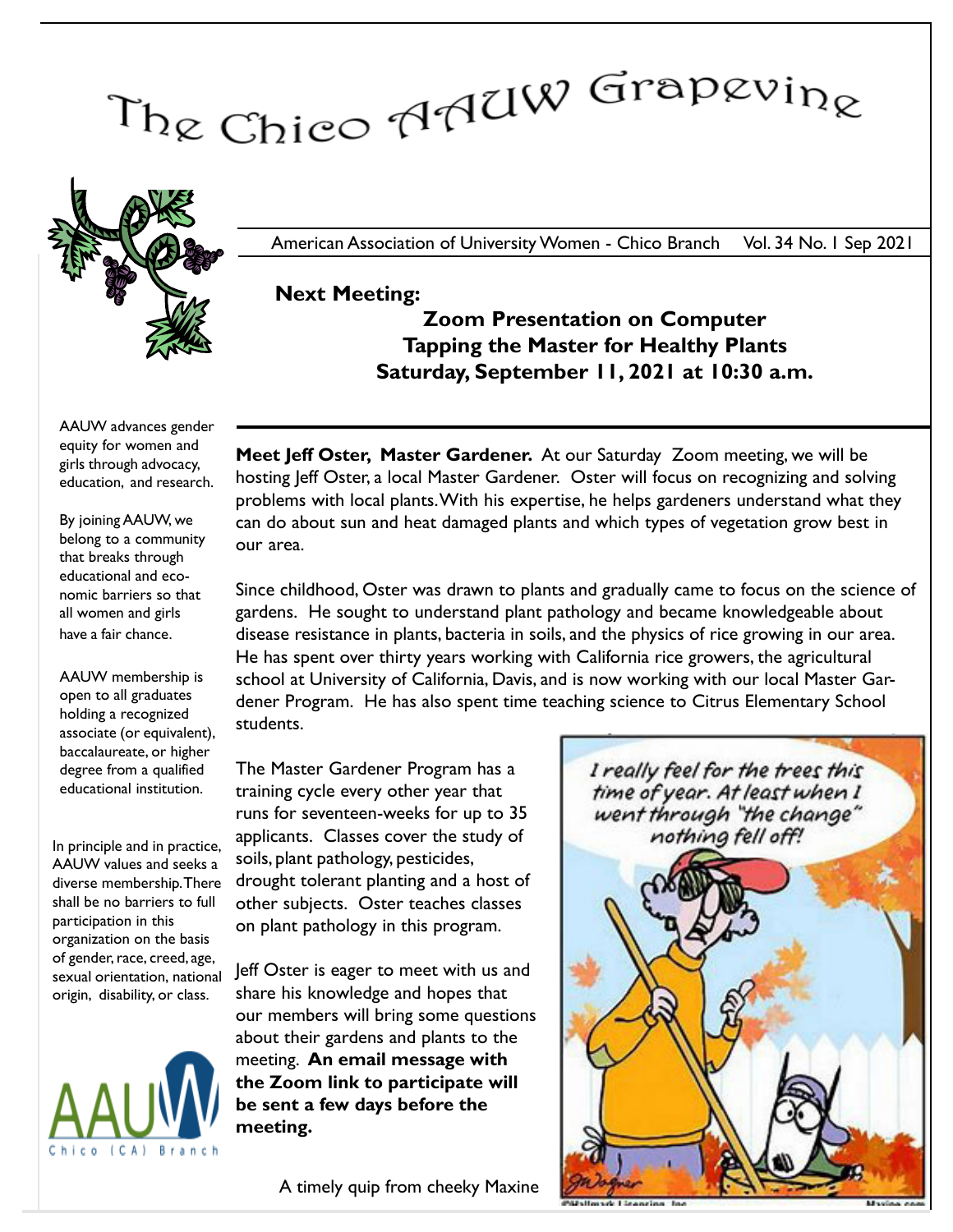# Message from the President

#### Branch Officers

President - Jan Britton Membership - Mary Huntsinger Betty Lusina Finance - Marilyn Myrick Secretary - Adele Arnold Newsletter Editor - Jana Lawton Public Policy - Carol Holzgrafe Tech Trek Coordinator - Joan Cleveland Technology -

Helen Gesick

Barbara Paige

Historian -



Hi Everyone,

I wanted to keep all our AAUW members informed about what is coming up this fall, and about some of the decisions the Board has made for our September and October meetings.

September 11 Meeting - Calling all AAUW gardeners and plant lovers This month, our general meeting will host Jeff Oster, a local, knowledgeable, and experienced Master Gardener. The meeting will be held on Zoom on Saturday, September 11 at 10:30 a.m. so, get ready to learn about setting up our gardens for fall and winter, what seasonal plantings might work best for you, and how to prepare your gardens for spring.

**Zoom Once Again** - As you can tell, we are once again apprehensive about our current unhealthy air quality due to the smoke and concerned about the COVID-19 Delta variant.The Board responded to these problems by canceling our August in-person meeting. We decided that the September and October meetings will be on Zoom as will our Board meetings. Because these concerns will be with us for a while, anyone who is not acquainted with Zoom should contact me and we will help you learn how to use this program. Email me at brittonady@comcast.net and indicate in the subject line that you need help with Zoom.

New Newsletter Section - A new section is being added to our newsletter. To help you find new AAUW friends and activities, we will include a short article on one or two of our interest groups.This month we feature the Foreign Policy Discussion Group and Les Flaneurs. We intended to do this at our in-person meetings but must revert to the newsletter for the time being. Each month we also provide brief listings about which groups are meeting that month, the day and time, and the name and email of each group leader. The phone number of each group leader is there as well. If you want to attend any meeting, contact the appropriate leader for more details.

**October's General Meeting -** We will be meeting again in October and are planning a presentation about California AAUW and diversity. We will not have the Souper Supper, but will schedule it later in the year when COVID is less of a concern. Keep reading our Grapevine newsletter and you will be staying informed about where and when meetings will be held and groups you can join.

I appreciate all of you and your commitment to the AAUW. Have a safe and enjoyable September. Don't forget to let me know if you need some help with Zoom. We would be pleased if every member could participate.

Jan Britton President, AAUW Chico Branch

PS Don't forget to vote in the recall election on Tuesday, September 14 or mail or drop off your ballot well ahead of time.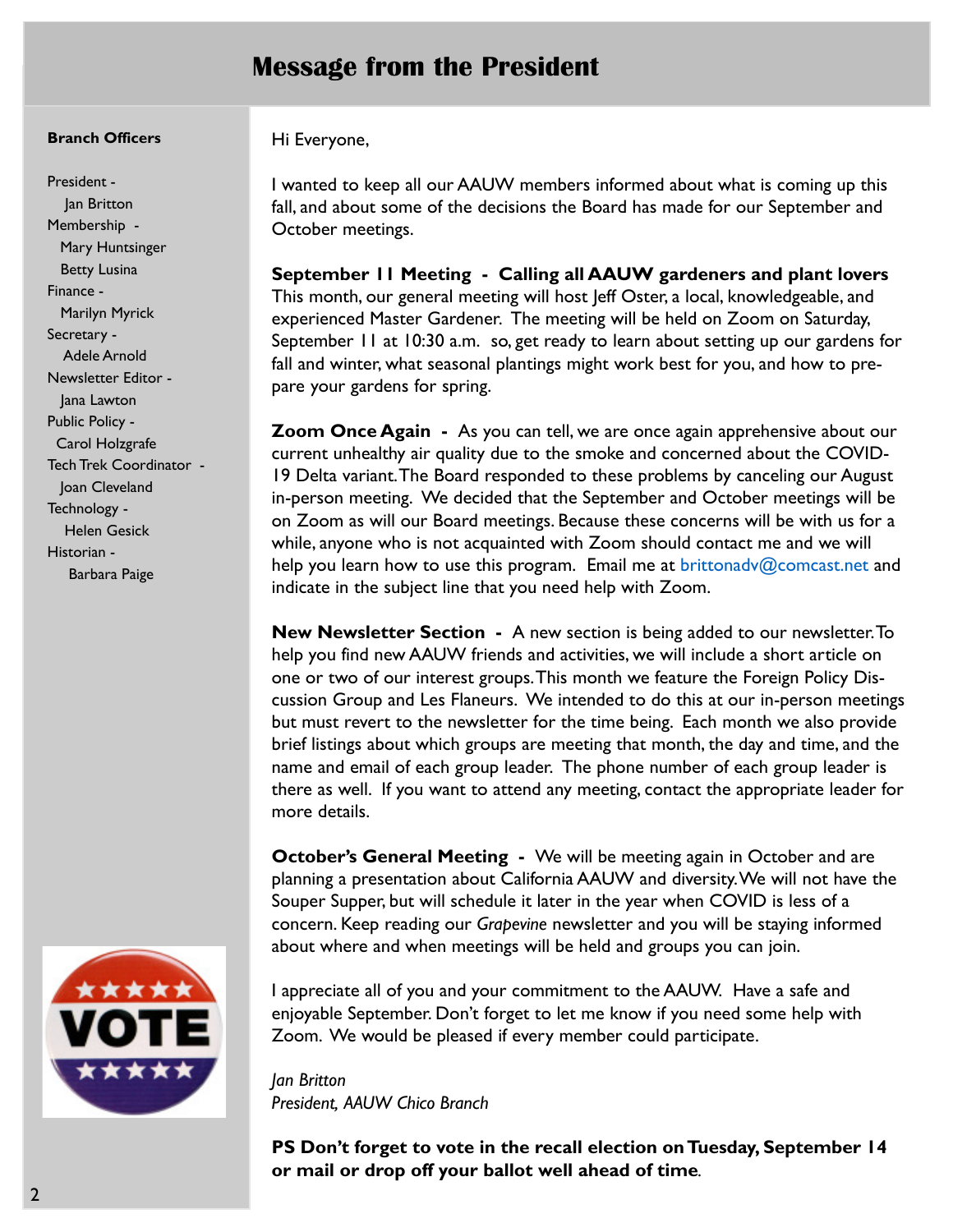# Branch News and Notes

Recap of May Branch Meeting - We had a wonderful turnout of members at our May meeting but we also recognize that many of you were unable to participate. What follows is a recap of the highlights.

The election of members to serve on our branch board was conducted and the following women are your leaders for our 2021-22 year: Jan Britton - President for 2nd year, Sue Blizman - Vice President, Pam Bodnar - Finance, Maria Elena Ramirez - Secretary, and Lyn Smith - Membership. Volunteers agreed to serve in appointed positions as follows: Kathy Sweet - publicity, Jana Lawton - newsletter editor, Carol Holzgrafe - public policy, Joan Cleveland - Tech Trek, and Helen Gesick - directory and web page. Representatives on our scholarship teams are Ruth Berger and Mary Jensen for the Chico Community Scholarship Association, and Jan Britton, Sue Blizman, and Jackie McClain for Chico State.



We had the opportunity to recognize some members who reached important milestone anniversaries. Betty Lusina and Patricia Garton have been members of the branch for 25 years. **Donna Kemp** has been an AAUW member for 30 years and Carol Holzgrafe has been a member for 40 years and belongs to numerous California branches. Our special honoree was Jeannemarie Bordoli who has been a member for 50 years and has earned the distinction of Life Member (photo at left with Kathy Sweet) .

President Jan Britton chose to acknowledge with her President's Awards several members who have gone above and beyond to serve the branch: Kim Cross

as past president, dorm mom at Tech Trek camp, fund raiser extraordinaire, and faithful Science Fair volunteer. Jackie McClain (photo below) for facilitating salary negotiation workshops and spearheading our effort to form a student AAUW

branch on the CSU, Chico campus. Barbara Paige as past president, for her efforts in putting on our branch's 100th anniversary celebration, and for her dedication in keeping our branch history documents up to date. Kathy Sweet as past president, for taking photos (thanks to her husband, John, too) and for keeping the branch activities in the news as publicity chair, (continued next page)



VINE is published by the Chico Branch of AAUW. Items for inclusion can be mailed to Jana

The CHICO GRAPE-

Lawton, newsletter editor, 1112 Bidwell Avenue, Chico, CA 95926 or e-mailed to jdlawton72@gmail.com (preferred)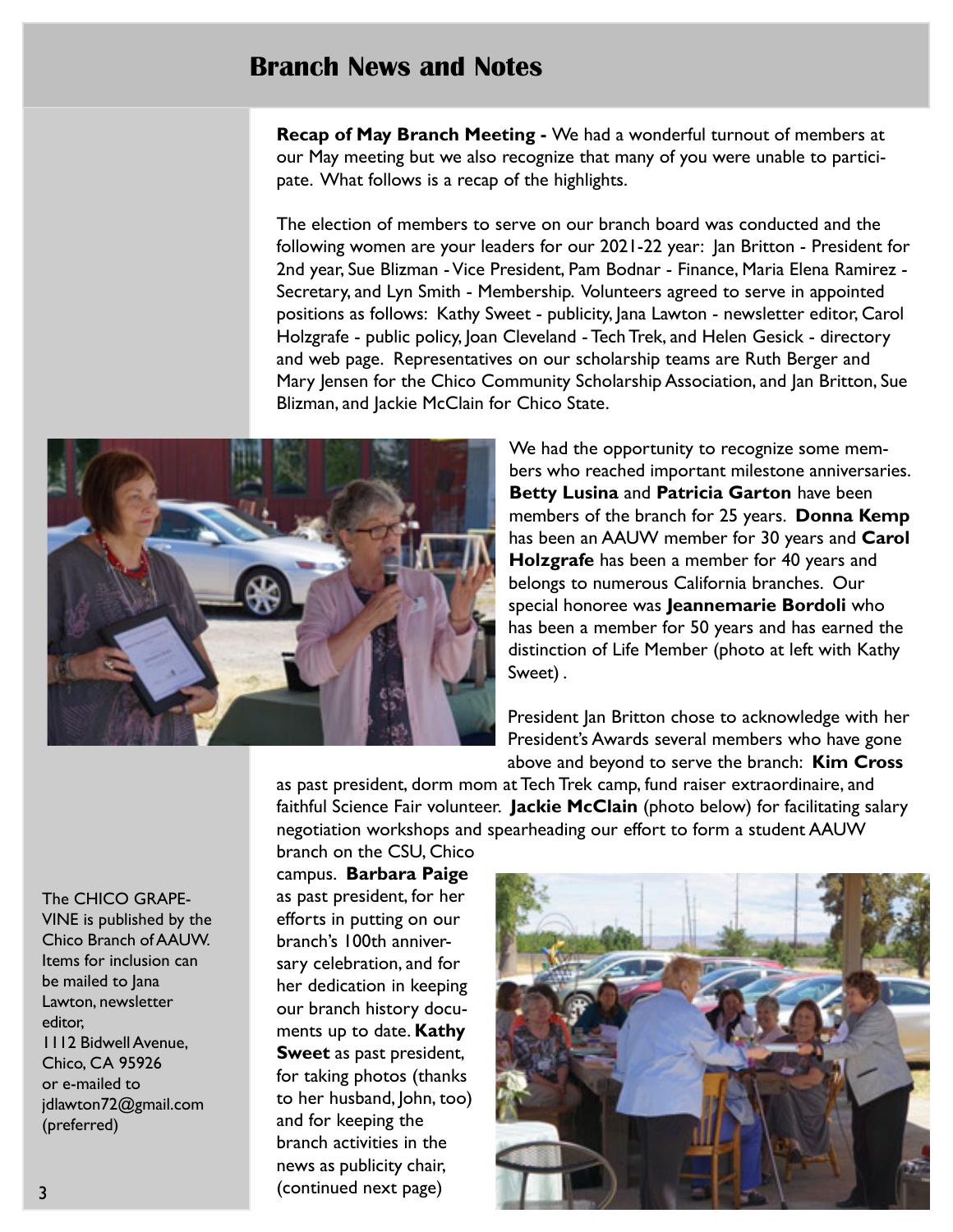# Member News and Notes

and for her enthusiasm for keeping our AAUW mission and goals on the front burner.

Every year the AAUW California Fund Committee honors AAUW California members who have done outstanding work in supporting the programs and goals of the AAUW Fund and/or AAUW California. A Named Gift is a special way to pay tribute to an individual giving extraordinary service to AAUW. For each \$750 contributed by the branch or branch members we can honor one individual. This year we were privileged to be able to honor four members who were all exemplary in their service to the branch and to the greater community through our programs and projects. Congratulations and sincere thank you to Adele Arnold, Ruth Berger, Joan Cleveland, and Marilyn Myrick. Their names will be permanently recorded in our branch and AAUW-CA archives as Named Gift Honorees.



**Carol Holzgrafe** (pictured at left) was relected to serve a two-year term on the AAUW-CA Board of Directors. She is putting her energy and enthusiasm for AAUW to work as the person in charge of branch and membership assistance. This means she is our go-to person when we have questions about how things work, who to contact, or with any kind of problem, We are fortunate to have her as our advocate.

#### A message from Pam Bodnar, our new branch finance person.

It is with pleasure that I recently accepted the position as Finance Officer for our Chico branch. My thanks to our former officer, Marilyn Myrick, for her patient support as I transition into this position. (Pam, on left, and Marilyn, on right, are pictured below. ) If you need to contact me regarding finance questions or wish to send me anything I can be reached through the following options:

Pam Bodnar AAUW Chico Finance Officer 818 Brookwood Way Chico, CA 95926 email: pbinuganda@yahoo.com Cell: 530-521-7321

I hope to successfully fulfill my duties with the support of our board and local members.

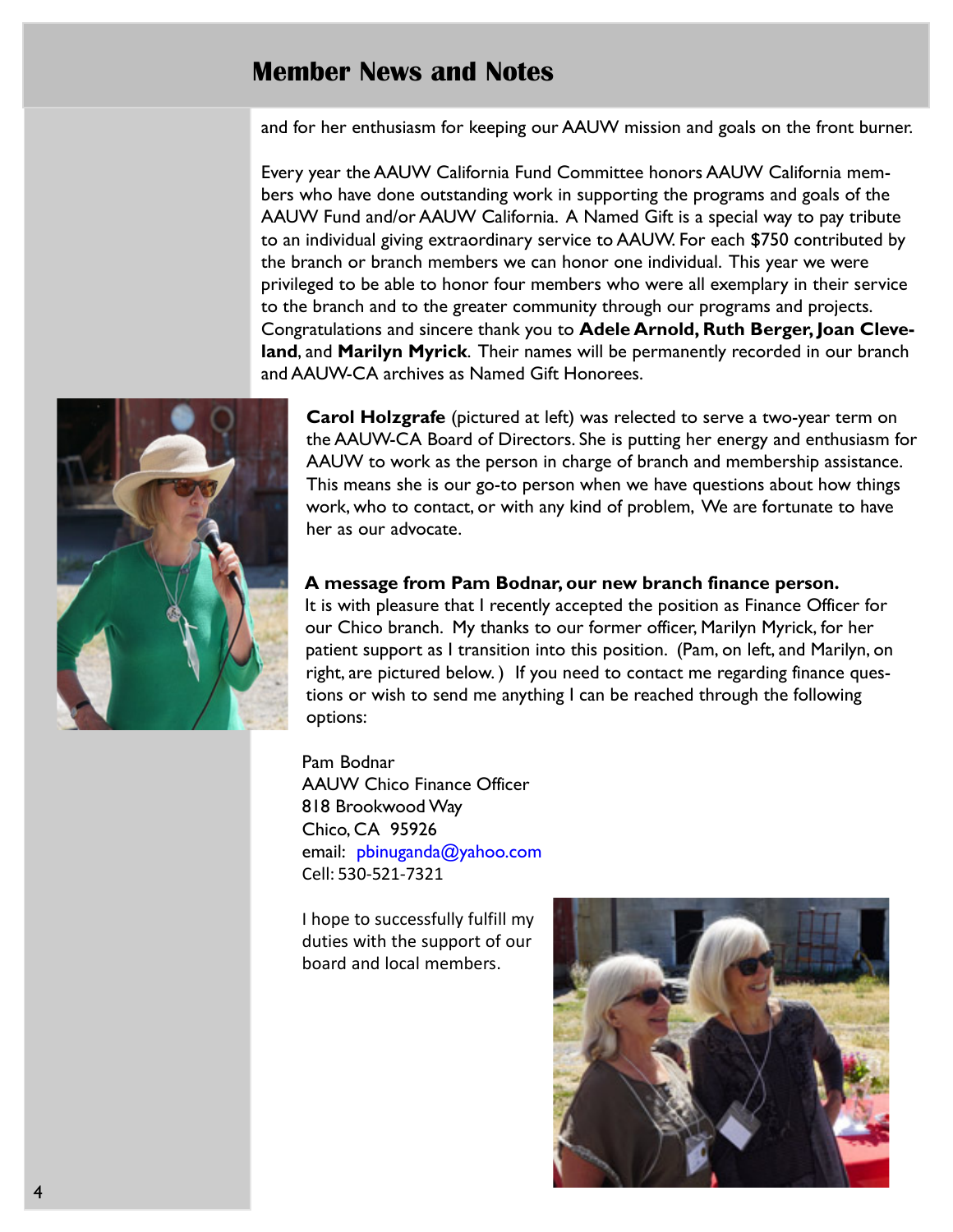### Member News and Notes

# NEW MEMBERS!

We want to extend a warm welcome to our new members **Connie Carter, Janet** Rechtman, and Donna Van Wert. Carol Krok has been visiting with them and will soon have brief biograhies to share in the newsletter so we can become better acquainted with them. Lyn Smith is our new membership chair this year. If you know of people who might want to become a member of the branch, pass on the contact information to Lyn and she will follow up. Call Lyn at (530) 636-4984 or email her at lindy 48@yahoo.com.

#### 2020-2021 Scholarship Awardees

It is exciting to announce that all four of AAUW Chico's outstanding awardees will be attending institutions in California and will be majoring in either a science or engineering area! We can look back at both Career Trek and Tech Trek as likely influences on these students. Your continued support of deserving students like these makes our generous scholarships possible. This year each student received \$3,000. Currently, AAUW Chico is one of the top contributors to CCSA scholars.

One of the 2020-2021 awardees attended Tech Trek Camp at UC Davis as a junior high student. Arika Cunningham, a Pleasant Valley High School graduate, was this year's Sydney Stewart Memorial Scholarship recipient. In a lengthy thank-you note she explained that her experience at Tech Trek "led to my choice of major." Arika is embarking on a career path in Aerospace Engineering at Cal Poly Pomona this fall. She also expressed her gratitude for the "generous support toward my education." Please help us continue this important assistance to young people's continuing education with a donation this fall.

#### Ruth Berger - AAUW Chico Scholarship Committee

#### News About Our CSUC Scholarship

This past spring, our board and members voted to set up a \$1,500 scholarship for a California State University, Chico (CSUC) graduate student in the Credential Program. This student will go on to teach subjects in one of three areas: math, science or technology.

So far we have never directly supported scholarships at Chico State. We will continue to award scholarships to local high school students but this will be the first year to fund a talented graduate student who will focus on areas that support our Tech Trek mission. In order to donate to this fund, your check MUST be made out as follows:

MAKE checks payable to: University Foundation - CSU, Chico AND be sure to put in the memo line **AAUW Scholarship** THEN send your check to our new Treasurer: Pam Bodnar, 818 Brookwood Way, Chico, CA 95926

Please follow these instructions so that the checks will go to the correct account. Any questions, please contact Pam Bodnar at (530) 521-7321 or by email at pbinuganda@yahoo.com. Note that we are still working on establishing an AAUW student affiliate branch at CSUC to facilitate closer ties between Chico State and our branch.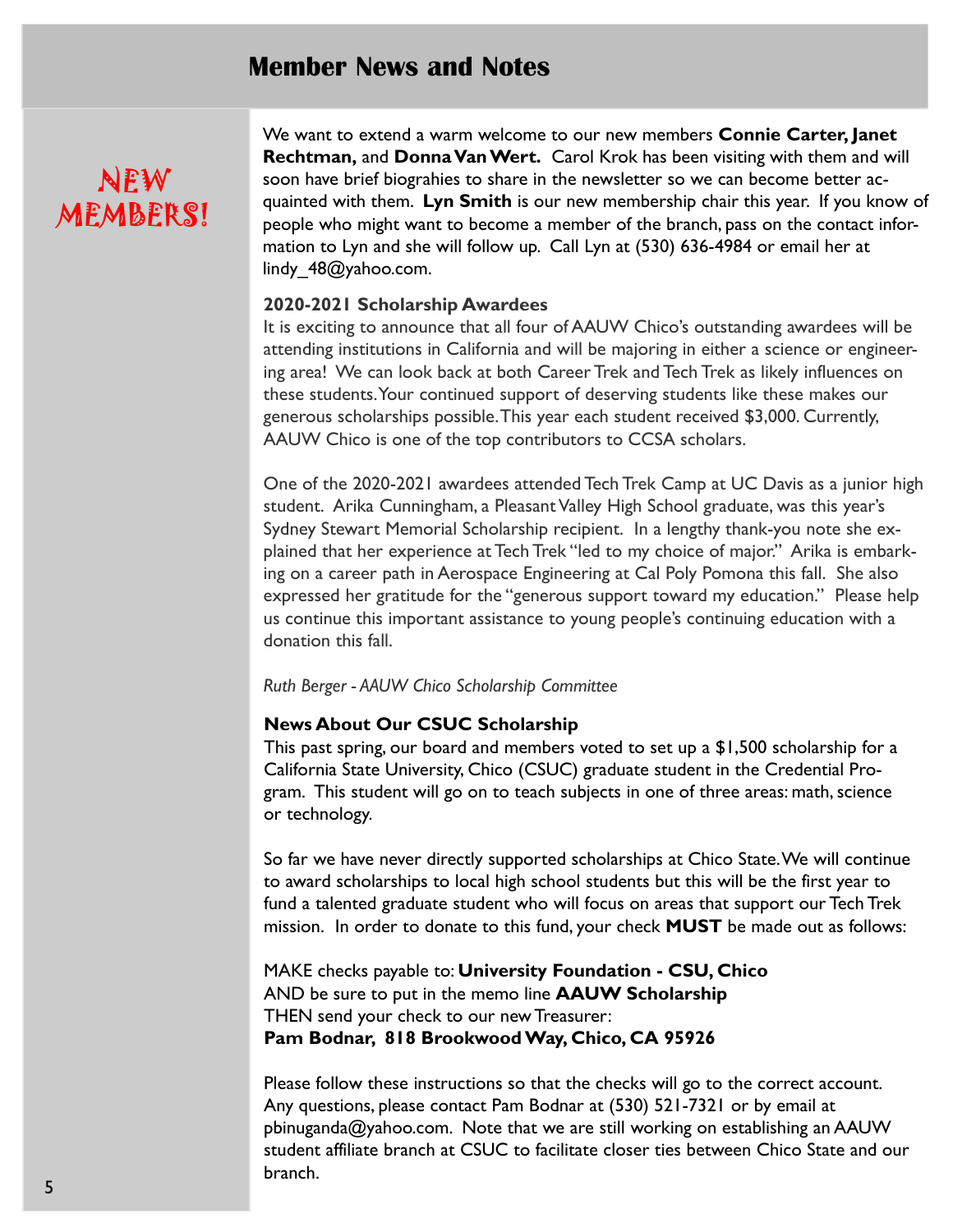# Interest groups you can join

#### Foreign Policy Discussion Group - Roxanne Ferry, Group Leader

Our branch Foreign Policy Discussion Group has met on the fourth Monday at 7 p.m. since before 2000 when I joined the group. We use the Foreign Policy Association's (FPA) briefing book called Great Decisions and there are 8 topics each year. Each interesting article is about 10 pages long and they are apropos to what is going on in our world today. This is a great way to become informed about vital topics.Annually, when the briefing books become available, each member of the group picks one article to present, in her own way and in a little more depth, to our group.

The FPA was formed almost 100 years ago to encourage an educated electorate to become informed in order to advise our elected officials and policy makers. The topics this year included the Arctic, the Two Koreas, Brexit and the EU, China in Africa, Globalization, and the Global Supply Chains. All topics have a direct impact on us, our purchases, and our government. It's exciting to find out what is going on behind the scenes in the world around us. To join us, contact Roxanne Ferry at 891-1722 or roxchico@aol.com.

#### Les Flaneurs - Carol Holzgrafe, Group Leader

This group was started during the pandemic by those who still wanted to exercise even though the gyms were closed. Besides, it was more fun to walk and talk with friends. The word flaneur is French for someone who is a stroller or who saunters along the sidewalks.



This group of Chico and Paradise members wanders through local parks and neighborhoods and sometimes farther afield. We enjoy seeing and commenting on the landscapes, architecture, and people we encounter on our wanderings. The group meets Tuesdays, Thursdays, and/or Saturdays. We usually start off at 9:30 a.m. during cooler times and 8:30 a.m. during the summer. However, when it's too hot or too smoky, we often do not walk due to health concerns. Come join us and get an up-close, in-person look at neighborhoods and houses you might miss when you only drive around town. It is fun and exciting to see lovely old houses that have been lovingly cared for and the many varied and imaginative more recently built homes. To join us, contact Carol Holzgrafe, carol@holzgrafe.com, 873-6906 or 774-4009 or Satsie Veith, 570-3550

The Fourth Friday AAUW book group is looking for a few new members. Book selections are an eclectic mix of fiction and non-fiction. In May we discussed In Search of the Canary Tree: the story of a scientist, a cypress and a changing world and the 2019-20 local Book in Common. Our summer books were Wuthering Heights, Things Fall Apart by Chinua Achebe, and Gentleman in Moscow by Amor Towles.

We meet on the 4<sup>th</sup> Friday of every month at 10 a.m. And now that we're all vaccinated, we're back to meeting in the (air conditioned!) clubhouse at Woodoak Condominiums (across from the main Post Office). If you are interested in joining us, please send an email to severance.dolan@bt-media.net, or give me a call me at 433-0256. Severance Dolan, Group Coordinator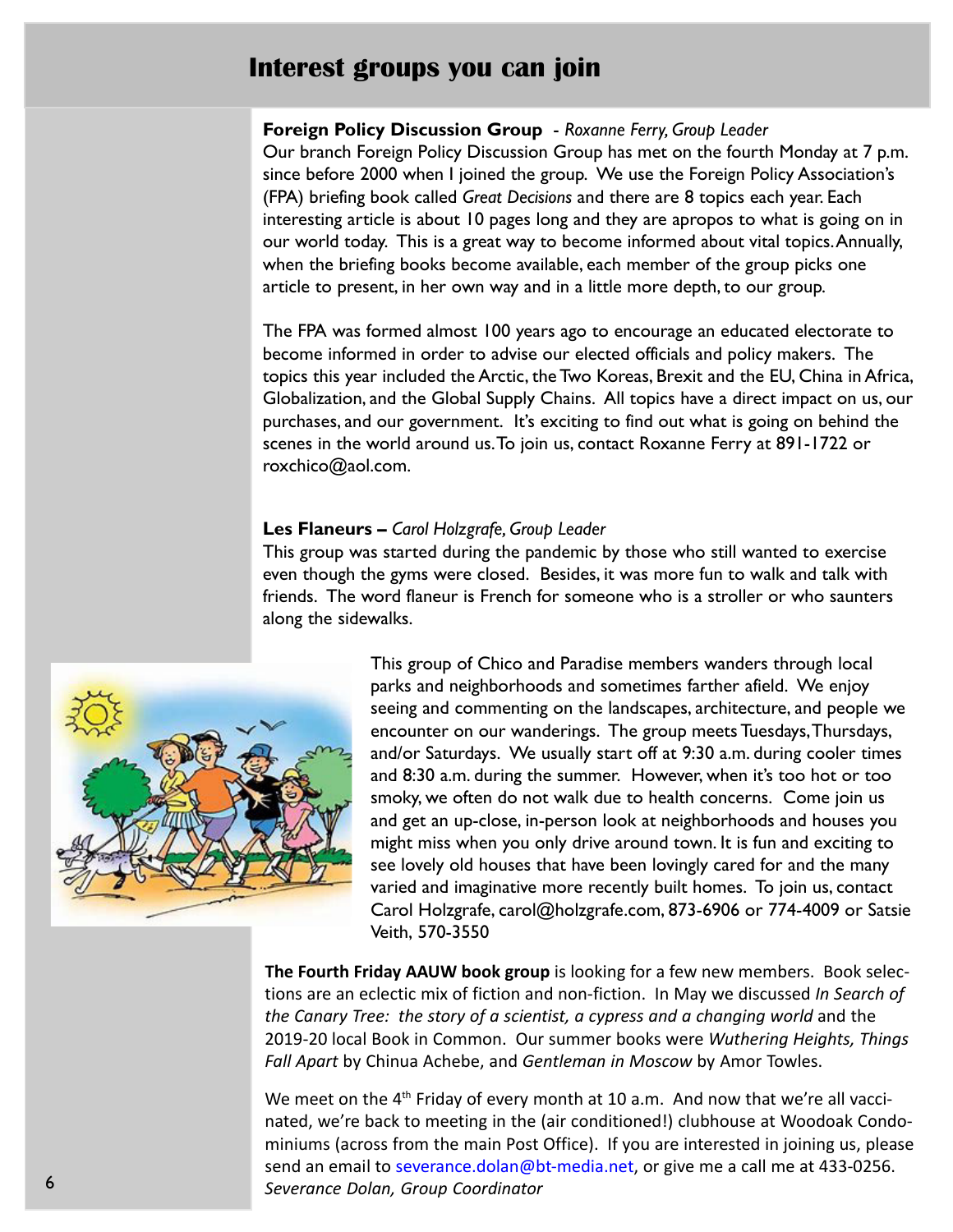# Interest Sections

#### New to AAUW?

Call a group leader for more information about a section you might find of interest. A few have reached capacity but most would welcome new members.

#### Les Flaneurs

Carol Holzgrafe - (530) 774-4009 The group usually meets Tuesdays, Thursdays, and/or Saturdays at 8:30 or 9:30 a.m. depending on the season. A walking/talking group of Chico and Paradise members who wander through local parks and neighborhoods - and sometimes farther afield - commenting on landscaping, architecture, and life, and getting exercise. Email or call for schedule if you might be interested. Carol Holzgrafe, carol@holzgrafe.com, (530) 874-6906 or Satsie Veith at (530) 570-3550.

#### Wine and Whine Returns

 . . . but we haven't decided where we want to meet in September as yet. If you are interested, contact Carol Holzgrafe to be added to the notification list, carol@holzgrafe.com, (530) 874-6906 or (530)774-4009.



#### Out to Lunch

Mary Huntsinger (530) 521-1323 Call Mary for more information on date, time, and location this month. Both Paradise and Chico branch members welcome.

#### Computer and iPad Group

Helen Gesick (530) 570-5185 Meets 4th Thursday at 2:00. Call Helen for Zoom information

#### Foreign Policy Discussion Group

.

Roxanne Ferry - 891-1722 All welcome. Group meets 4th Monday at 7 p.m. Sep 27 - Global supply chains and US national security. Hosted by Linda MacMichael at 900 Laburnam Ave. Note meeting time is subject to change this month.



#### Evening Book Discussion Group

Mary Huntsinger (530) 521-1323 Group meets at 7:00 p.m. on 2nd Tuesday Sep 14 - Cold Millions by Jess Walter. Hosted by Vicky Breeden at 723 Hastings Street.

#### Ethnic Writers Book Discussion Group

Severance Dolan 433-0258 All welcome! Group meets at 1:00 p.m. on 4th Wednesday Sep 22 - A Long Way Home by Peter Carey. Hosted by Nancy Wirtz at 1191 Bonair Rd.

#### Non-fiction Book Discussion Group

Group meets on 1st Friday at 10 a.m. Contact Susan Critchfield for Zoom info at (530) 519-3460. Group will continue to have Zoom sessions through the end of 2021.

#### Mystery Book Discussion Group

Denise Worth 343-5711 Group meets at 3 p.m. on 3rd Wednesday Sep 15 - Plain Truth by Jodi Picoult. Hosted by Carol Holzgrafe at 15024 Jack Pine Way in Magalia.